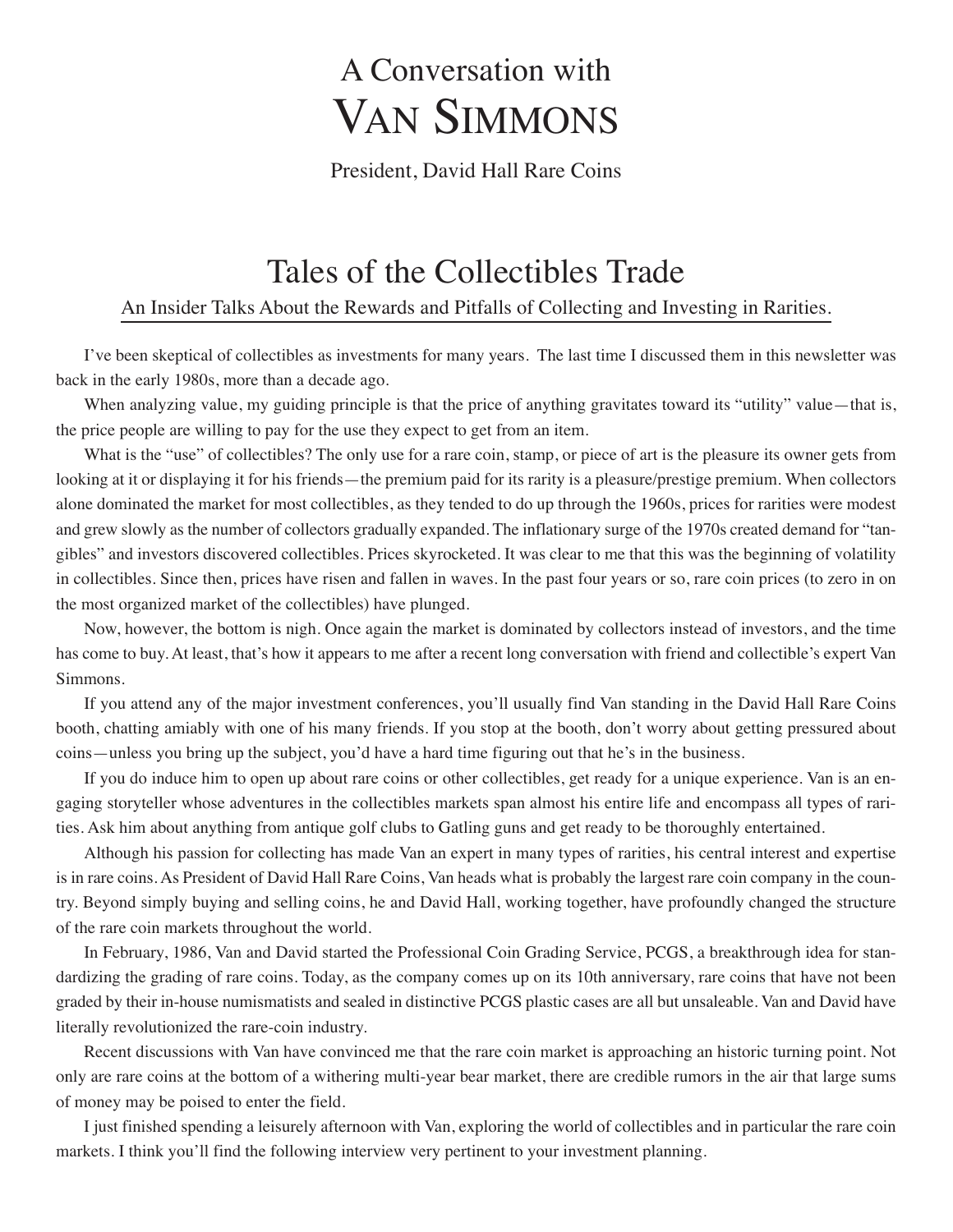## JP: Van, although I've been a bear on collectibles as investments, your house is full of them. You know the col**lectibles market better than anybody. Tell me what I'm missing.**

VS: If you want to understand collectibles, stop thinking about them as investments and think of them as pieces of history. Most people that I know buy collectibles for the pleasure they get from owing them. I know I do. I collect everything, old cowboy stuff, pocket knives, guns, French glass and everything else.

The guns on the walls, the knives, the oriental rugs—it's all stuff that I live with and I enjoy everyday. For instance, I have a Tiffany lamp in my office and everyday I sit there and look at it. Sometimes I light it up. It's pleasing to me instead of sitting there looking at bare walls, to look at a piece of art history. Louis Tiffany was one of the greatest artists in American history.

Collectors want to own something that was part of history—part of America, part of Japan, part of Europe, part of Germany, etc.

## JP: We collect memorabilia from our own lives in the same way—the photos from the family and all the little mementos of our past. Surrounding ourselves with artifacts from the history of the nation or culture connects us to **our place in time.**

VS: That's one of the things I really enjoy about coins. American coins, in particular, happen to be one of the areas that offer little pieces of real American history. For instance, I just sold a 1792 half disme ...

#### **JP: A half disme?**

VS: Right. It was the first United States coin minted. Shortly after the United States was formed, Thomas Jefferson and George Washington decided that the United States should mint their own coins. In 1792 Congress passed statute #1, the first law authorizing Unites States coinage and the 1792 half disme was the first coin off the press.

They authorized 1,500 coins, but when they got ready to mint them they realized that because of the big silver shortage they didn't have enough silver to make the coins, so George Washington took Martha's silver tea set and had it melted down to make them.

If you want to understand collectibles, stop thinking about them as investments and think of them as pieces of history.

Back then they didn't have machinery cranking these things out, everything was made with hand presses so it is really a unique coin. This is truly one of the great pieces of American history. Some of the coins went into banks. Some of them were given away as gifts to foreign royalty. Very few have survived.

A collector called me and asked if I want to buy one. It wasn't cheap—it was like \$80,000—but it was in mint state 65 condition, a very high grade. This one had been untouched. It's been in a collection since 1792—it had never been in circulation.

When I bought that 1792 half disme I knew exactly who I was going to call. I called him an said "I've got a coin for you," and he goes, "I don't have any money." I said, "It's \$85,000." And he laughed and he said, "I don't have any money." I said, "Let me tell you what I have." He said, "I don't want to hear it." I said, "Okay, I'll fax you a description." I fax it to him and within three minutes he calls. He says, "Ship it." I said, "I thought you didn't have any money." He said, "Yeah, I know."

He has spent a lot of money with me every month for the last four to five years. Some coins he will buy because prices are down and he's cost averaging in, and in that sense it's an investment for him. But he loves what he's buying.

Of course, you don't have to buy \$85,000 coins to get history.

I was at an antique gun show in June and I walked by and here were these antique 6-inch high, little kids' cowboy boots. I thought those would really be cute for my son's room or my gun room, or my cowboy room or something. And I said to this guy, "How much are these?" "He said "\$450". I pick them up and look at them. They have little antique square nails in the heels and little copper toes. He said "Yeah, it's dated on the front that they're from 1892 and that's why they're so much money." "What's the least you'll take?" And he said "I'll take \$400."

So I bought them for \$400, thinking all the while that I must be nuts. I will probably never get my money out of them, but they were really neat looking. So I got out my magnifying glass and I was looking at them, and they're dated September 11, 1859, prior to the Civil War. These are really old little cowboy boots. Forty or fifty years in the 1800's makes a big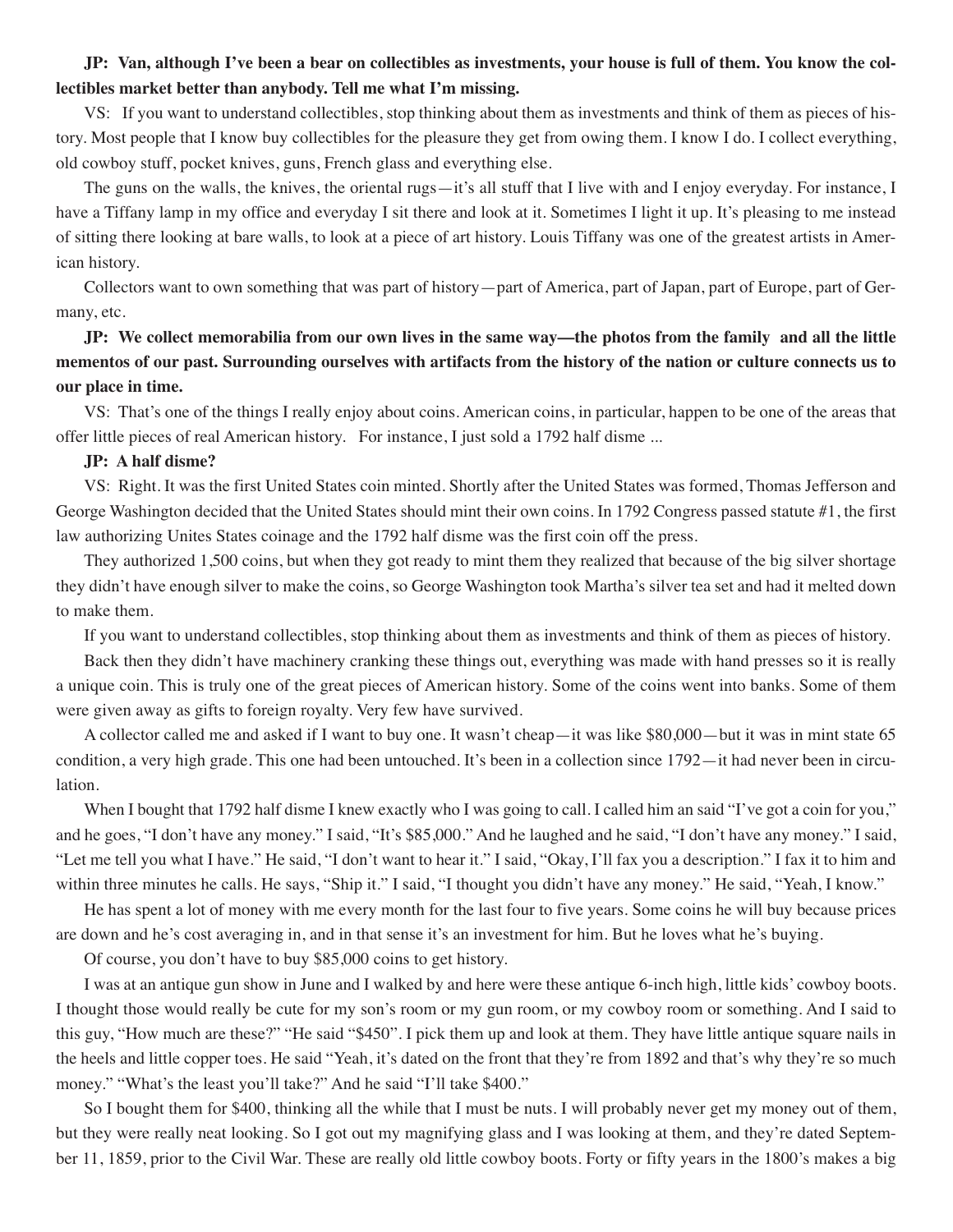difference.

A couple hours later I was talking to the guy that I bought them from and I told him they were dated 1859. He said, "What do you mean? They're 1892, the guy I bought them from told me." I said, "Did you look at them?" He said, "Yeah, but I couldn't read the date." So I said "Look", and showed him under magnifying glasses and he looks at them, and says "I can't believe it—I'll pay you \$800." I said, "I didn't buy them to sell them, I bought them because I like them."

One of the main things that I found in collectibles is that you have to always buy what you like, and if you like it, there's a reason somebody else would like it. After I bought them for \$400 four guys came by and say "did you buy those from Mike?" And they said, "They were so cute, I wish I had bought them."

Anyway, different things have a lot of historic value to certain people. Baseball is a big deal to some people. Football is a big deal. Some people collect cigar labels. Some people collect cigar boxes.

## JP: You've shown me parts of your gun collection. Do you collect them because you love guns and hunting, or be**cause you love history?**

VS: Both. Believe me, they are really part of American history.

For the last fifteen years, I've dreamed of owning a particular 1876 Winchester. They only made 10 or 15,000 of the guns and to find one in mint condition just doesn't happen because back in the 1800's they were tools. They used them, they hunted with them. One of the original ads for the Henry Rifle put out by Winchester—I've got a copy of it—says: "For Indian, Bear or Buffalo Hunting, this gun is unsurpassed..." They classified Indians right along with bear and buffalo…it's a crackup.

I went to this Las Vegas gun show. This guy stops me out front and he goes, "I've got a gun for you to buy." What do you have?" He said, "I have an 1876." I said, "Well, that's not for me, I only buy mint guns." He goes, "It is mint." I said, "No it's not." He said, "Yeah it is." So I walk over there and he pulls this gun out from underneath the table and it's brand new. I said, "What do you want for this?" He goes, "\$42,000." I said, "That's a lot of money. Let me think about it for a couple hours." So I looked around and figured out to me it was worth like \$27,500 maximum.

So I ended up offering him \$27,500 cash and he took it. I've had it for several years and a lot of collectors have flown in and just wanted to see the gun. In guns there are about ten guys who have all the money in the world and who want great Winchesters and great Colts. Two of the guys represent their own foundations, and they've been spending \$30-40-50 million dollars apiece buying great guns. They have run the prices up on them.

One guy who is rich and who just wanted to buy great guns called and said, "Can I come over for dinner?" I said, "Sure". So he and his girlfriend came over and he said, "Why don't you show me your '76 that I've heard so much about." So I dragged it out. It's one of these guns that when I look at it takes my breath away. I figured I would die with this gun. There is no reason to ever sell it, because at \$27,000 I have no downside and the gun is probably worth \$50,000. He asks "What's this gun worth?" I said, "I don't know, \$50,000, maybe \$55,000." He said, "Well what's the end of the world?" I said, "If a dealer had one he would probably charge \$60,000 but he'd know he was just burying you."

One of the original ads for the Henry Rifle … says: "For Indian, Bear or Buffalo Hunting, this gun is unsurpassed..." He goes, "Would you take that?" I said, "No, it's not for sale." He said, "Everything is for sale with you." I said, "Not this." I'm holding it and I say, "You don't understand, I never thought I'd own this gun. In my mind it's the finest one in existence. I will leave this to my sons. This is just one of those things I will never sell." He goes, "I'll pay you \$(omitted) cash." I said, "I hope your kids enjoy it more than my kids."

#### **JP: So much for sentiment.**

VS: That's right, but there comes a point where you have to sell most collectibles. If you don't, you end up dying and your kids sell them at a garage sale for \$200. Of course, this doesn't hold true for rare coins. There is such a developed, active market that they never have to be sold at a garage sale.

#### **JP: So money does drive the collector.**

VS: Sometimes but not always.

I just had a guy call me, he says, "In *Sports Illustrated* there's a picture of the first bonus check that Mickey Mantle got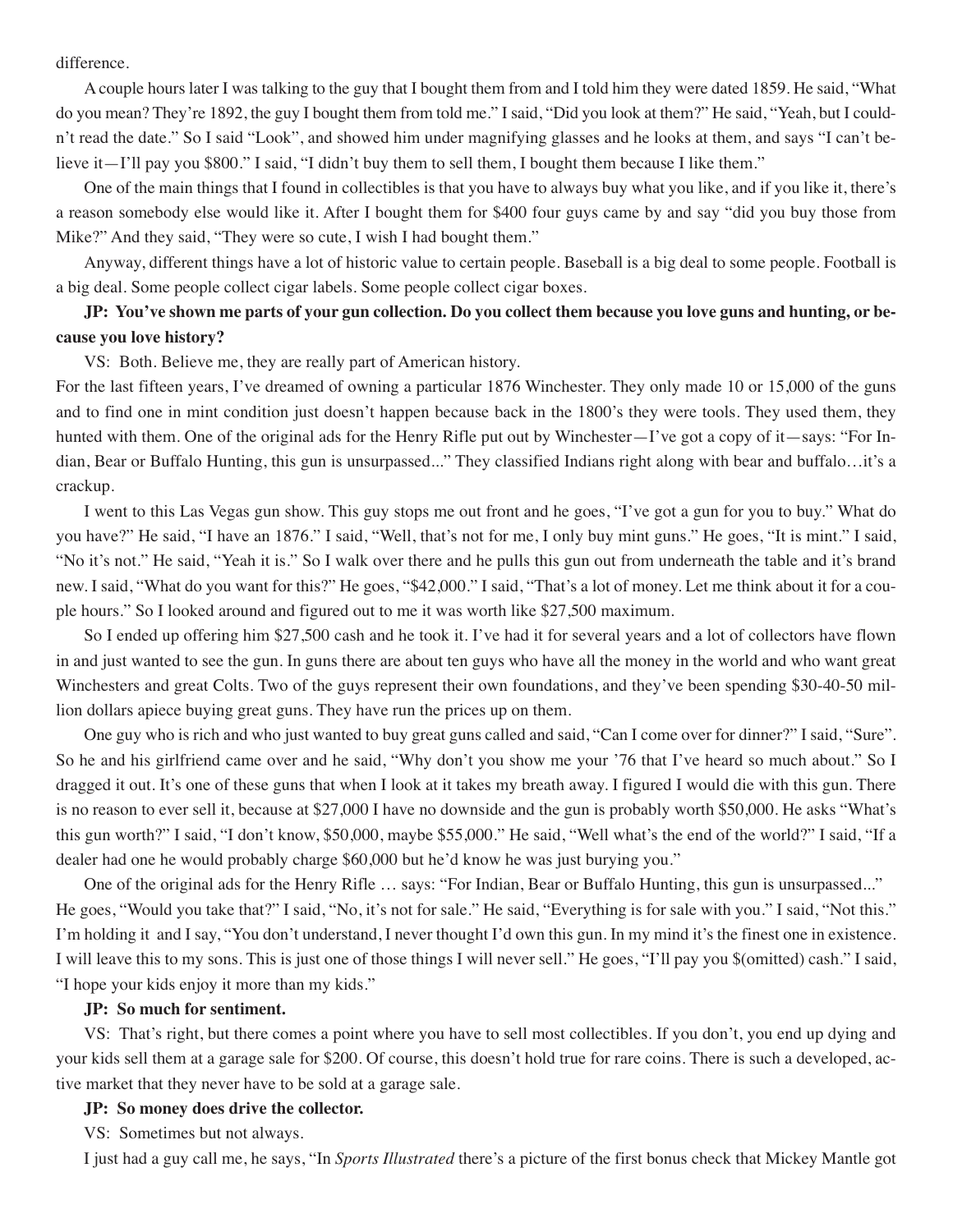for signing with a baseball team in New York. Do you know where it would be?" I said, "Well I seem to remember that, let me do a little checking." The next day I remembered that a broker I knew had offered me that deal a year ago. So I called him. It turned out that it was Mickey Mantle's first contract and the bonus check, both. But he had just sold it for the owner to someone who was a small percentage owner of the Yankees. This guy paid \$50,000 for the pair, which really doesn't sound like a lot to me. So I said, "Boy, that sounds pretty cheap." He said, "You know something, I told the seller I was representing that the pair was worth like \$150,000, but he insisted he wanted to sell it to this guy." I said, "What is he, nuts or something?" He said, "Well, he's 92 years old and he's had them since 1949. He was the guy who worked at the team and had gotten Mickey Mantle to sign ... he wanted somebody from the Yankees to buy it."

#### **JP: Money had nothing to do with that one.**

#### **So, tell me how you got involved in collectibles.**

VS: I remember. I was five years old playing in the ditch behind my house and I picked up a white quartz rock with green algae through it. I thought, "I'm going to collect rocks. They're really neat." So then I would go to Knott's Berry Farm and buy little agates and do stuff like that.

When I was about seven years old, I was at Woolworth's one day and they had a thing where you could buy a whole bag of 800 stamps or something like that for 99 cents or \$2.00 or something, which were just trash stamps. But I bought one, and thought you know I'm going to collect stamps, they're really neat.

Some people, like me, have it in their systems to be collectors because they like things. I like everything. You've seen all the stuff I collect, it's just stupid. I mean, I look at it and think, why did I buy that? I don't know, but I really like it. As far as how I got started as a collector, I think I've just always been one.

JP: But what about buying collectibles as investments? To make them go up, they have to be good values when you buy them. As soon as investors pour into the market, the price gets driven way up above what the collectors have **been used to paying.**

VS: When investors enter the market, prices do rise above what you refer to as "utility" value. When they get out, prices drop. For the past 15 years or so I have been able to tell tops and bottoms of the market by the calls I get. At market tops 85 to 95% of my calls are from investors. At market bottoms 85 to 95% of my calls are from collectors.

Right now the calls are almost exclusively from collectors. Coins are so cheap that I am buying for my own collection. I just bought a Trade dollar the other day for \$11,000. Three to five years ago it was selling for \$40,000 and I couldn't afford it. Today at \$11,000 I can put it away for my son.

JP: One of the things that soured me on rare coin investing was watching many of the advertisements for "rare" coins where I knew the markup were simply obscene. If a dealer marks a coin up 50%, the investor has to wait for **the market for that coin to rise 50% before he breaks even.**

VS:Back in the 1970s wide spreads and obscene markups were common. Not so much, anymore, thanks to a lot of innovations that we introduced.

Today, the spread on coins usually is modest—anywhere from 3-10% depending on the coin. If you buy coins such as silver dollars, let's say MS65, we tend to buy them for like 98 and sell them for 102, 103, 104, or 105 depending on availability. Rarer coins usually have a spread of 15% to 20%.

The spread problem was rampant when dealers wouldn't give both bid and asked prices. We introduced the first bid ask market in 1983. If you called and said you were interested in 1881 silver dollars and asked where the market was, we would say we're buying at \$90 and selling them at \$100. Do you want to sell some or buy some? That was never done in the coin market and it blew the other dealer's minds. All we really did was show customers our spread. We're being as up front as we can be. Here's the front door and here's the back door.

#### **JP: But wide spreads were not the only danger to investors. Grades were, too.**

VS: Spreads were just part of the problem. Most of the dealer abuses occurred back when every dealer was applying his own grades to coins.

Throughout the collectibles boom of the late 70s everybody bought over-graded coins. By 1984 the market was down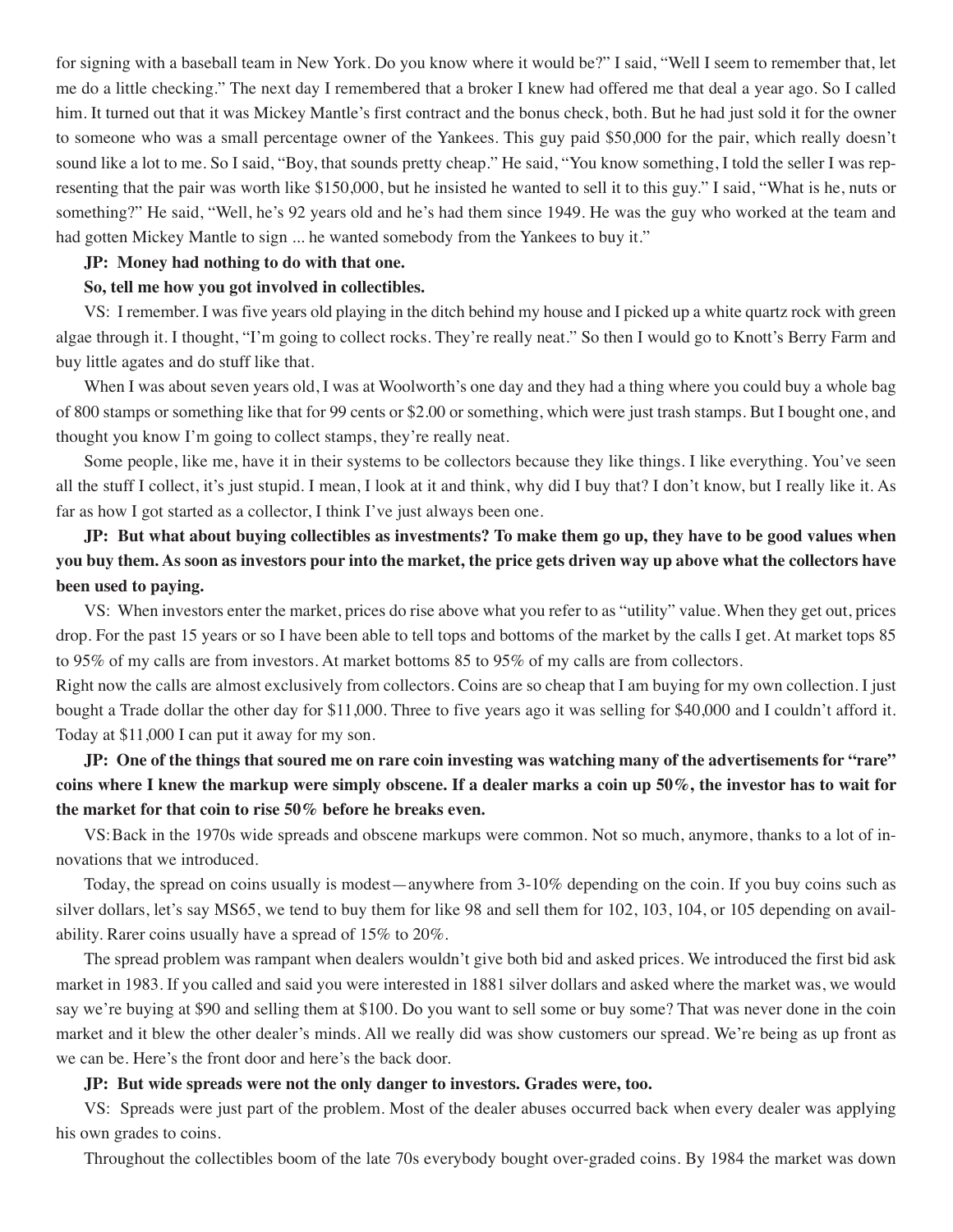so the standard was tightened. Dealers who had sold coins as MS65's were now calling them MS63's and saying this changed and that changed. But there was a small group of dealers, six or eight, who we trusted. We could buy from them with confidence. If they said a coin was MS65, there was a 95%-99% chance that coin was going to be exactly as described because we had similar grading standards.

When people recognized that our grades were legitimate and consistent, we were inundated. Everyday I came to work I would have stacks of messages.

## JP: Standardized grading was something that was clearly needed. So somebody got the idea that it could be done. **That was you, wasn't it?**

VS: David suggested we start a company and get six or seven of our friends who all grade coins like we do and then set a standard between us. This would allow people to buy coins confident that the grade has been agreed on by the top graders in the business. We decided to call the company Professional Coin Grading Service, or PCGS for short. It took us two years to open the doors. The six guys were recognized as six of the top ten authorities on rare coins and as soon as the doors opened every coin collector was basically saying, "Hey wait a minute. If they grade it that way, that's correct. I want to buy that coin." Within 60 days after PCGS opened, you couldn't sell a coin unless it was in a PCGS folder, so within the first 30 days PCGS was in the black.

In fact, within 60 days we were backlogged 3-4 months. You would send a coin in and it would take 3-4 months to get it graded because we couldn't get enough graders that we trusted. It was just a mess. It caused big cash flow problems in the coin market and that ran the whole market down from 1986 through 1988.

## **JP: So just the fact that you started this grading service actually affected the market?**

VS: Tremendously. In the days prior to PCGS dealers would spend hundreds of thousands of dollars at an auction or at a coin show and get 30 days to pay. They would then turn around and sell the coins in order to get the money to pay. Once PCGS was in business they found that they couldn't sell the coins until they'd been graded. So then they sent them into PCGS but couldn't get them back for 3-4 months. It ended up creating a big cash flow problem for these dealers. We started PCGS in early 1986 and it took until about 1988 or so for things to settle down.

In ten years since we opened we've graded over 4 million coins with a declared value of over \$6 billion.

## **JP: Eventually, all rare coins may wind up in PCGS folders.**

VS: We've just scratched the surface. Take the 1881 silver dollar, for example. The San Francisco mint produced 12- 13 million of just that one date of that one denomination and that was just from that one mint. There are hundred of examples like that. In 1876 something like 18 million quarters were minted. There are millions of coins out there so PCGS has a very long lifespan.

By 1988, PCGS became so well known that you couldn't sell a coin unless it was graded. At that point we decided we would set up a computerized trading network. We set up The American Numismatic Exchange and the coins started trading in PCGS holders on this system. It became very successful.

#### **JP: How does it work?**

VS: Just like a stock on NASDAQ where you can call and ask the bid. They'll say there's a bid for 45,000 shares at \$2.95 and there are 8,000 shares available at \$3.00.

You punch in a coin number and it shows on the screen in different grades, 45-70. It shows the seven highest bids and the seven lowest asked and the last trade. For example, the quote for a St. Gaudens MS-65 might show one bidder for 3 coins at \$1,000, another bidder for 5 coins at \$990, another for one coin at \$985, and another for 50 coins at \$980. In other words, the bids are shown along with the amounts that they want.

It was a great deal.

#### **JP: So, you and David have solved many of the problems plaguing collectibles investors.**

VS: The collectibles market still has its nightmares.

The other day. I bought a Henry rifle—Henry rifle is the first rifle made by Winchester and was made during the Civil War. I bought it from an art dealer who had bought it from a collector. This gun was like brand new, mint condition. I met